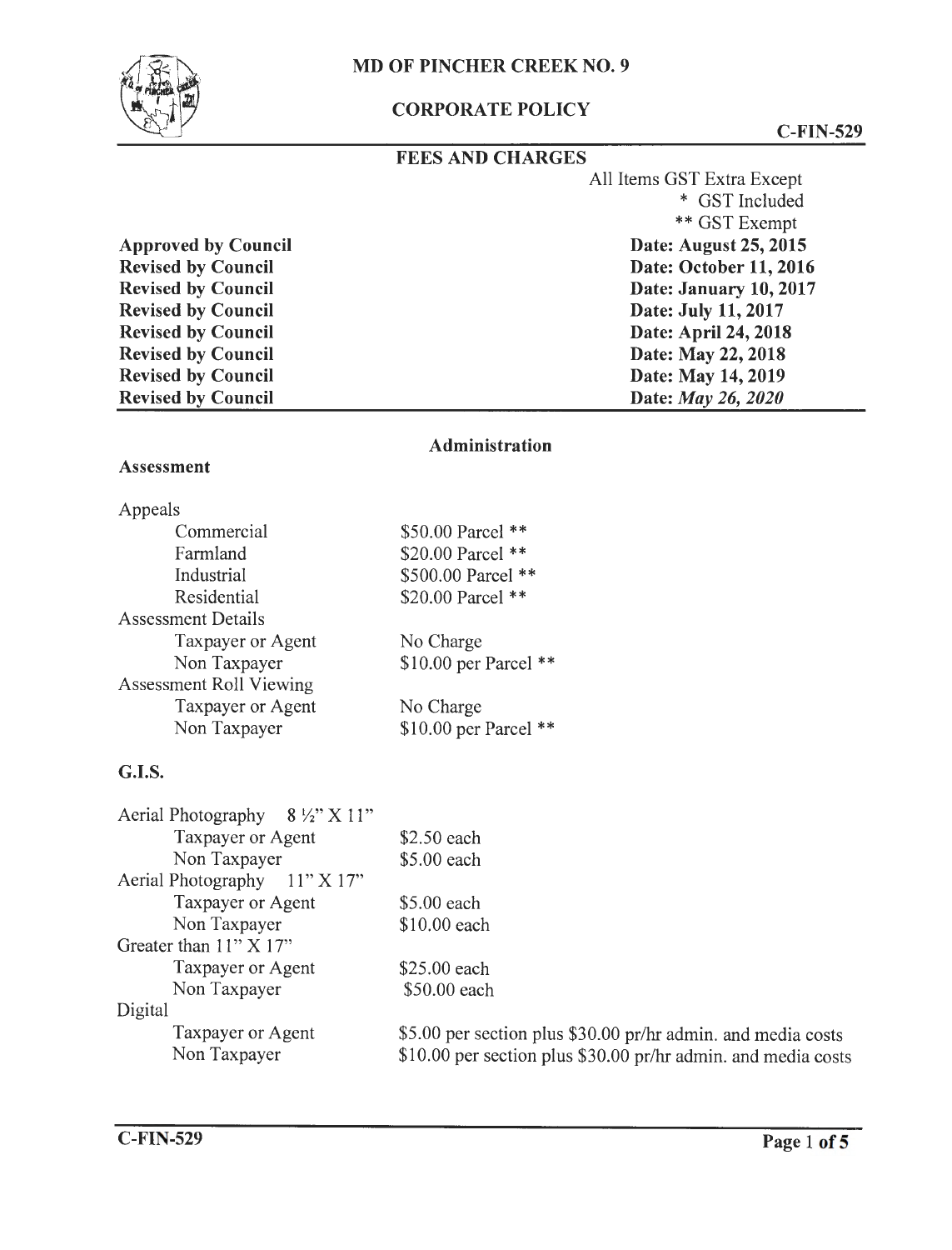| Custom G.I.S. Work |                                               |
|--------------------|-----------------------------------------------|
| Taxpayer or Agent  | \$50.00 plus \$30.00 pr/hr plus media costs   |
| Non Taxpayer       | $$100.00$ plus \$30.00 pr/hr plus media costs |

### **Information Requests**

| Less than 15 Minutes of Staff Time    |                                             |
|---------------------------------------|---------------------------------------------|
| Taxpayer or Agent                     | No Charge                                   |
| Non Taxpayer                          | \$25.00                                     |
| Greater than 15 Minutes of Staff Time |                                             |
| Taxpayer or Agent                     | $$25.00$ plus \$25.00 per/hr after first hr |
| Non Taxpayer                          | $$50.00$ plus \$25.00 pr/hr after first hr  |

#### **Leases**

MD Property by Agreement Varies<br>Airport per Year per Year  $$1.00 / square$  meter of lot size Road Allowance for Each  $\frac{1}{2}$  Mile or Less \$20.00 year \*

### **Maps**

| Paper Map         |                          |
|-------------------|--------------------------|
| Museum            | \$9.00 each *            |
| Picked Up         | \$10.00 each $*$         |
| Folded and Mailed | \$12.50 each *           |
| Rolled and Mailed | \$25.00 each $*$         |
| Laminated Map     |                          |
| Picked Up         | \$20.00 each *           |
| Rolled and Mailed | \$35.00 each *           |
| Map Books         |                          |
| Picked Up         | \$20.00 each *           |
| Mailed            | \$30.00 each *           |
| Digital           | \$10.00 plus media costs |

### **Photocopies**

| MD Bylaws                                      | \$0.25 per page $**$                 |
|------------------------------------------------|--------------------------------------|
| Council/Committee Minutes                      |                                      |
| Up to 6 Months Old                             | One Set No Charge                    |
|                                                | More than One Set \$0.50 per page ** |
| Minutes Older than 6 Months \$0.50 per page ** |                                      |
| Miscellaneous Information                      | \$0.25 per page $**$                 |
| Complete Agenda Packages                       |                                      |
| Current                                        | $$10.00$ per package **              |
| Previous                                       | \$15.00 per package **               |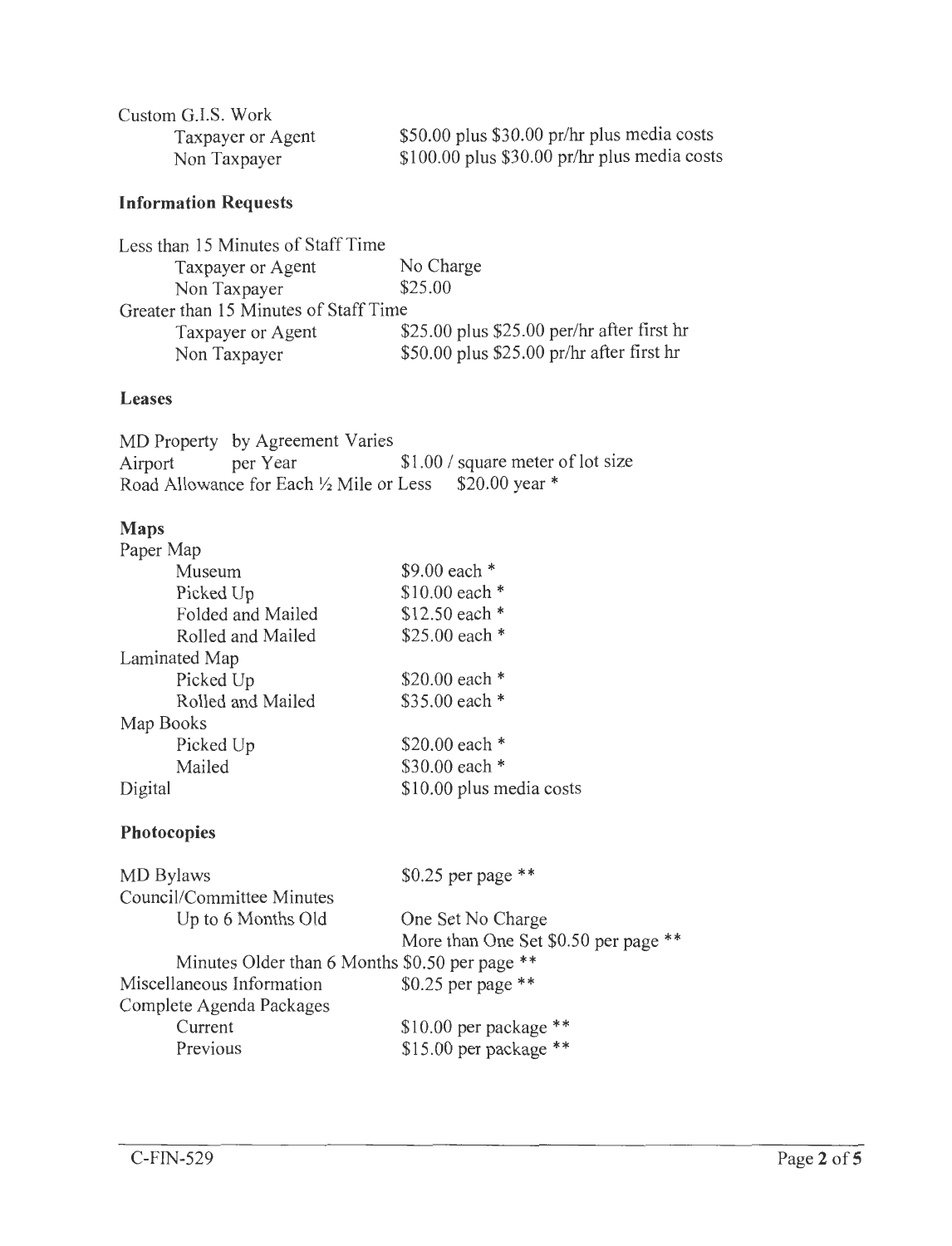### **Taxes**

| Tax Certificates              | \$25.00 Parcel **                                              |
|-------------------------------|----------------------------------------------------------------|
| Tax Notification Registration | \$25.00 Parcel **applied to Tax Account                        |
| <b>Tax Receipts</b>           |                                                                |
| Current Year                  |                                                                |
| Taxpayer or Agent             | No Charge                                                      |
| Non Taxpayer                  | Not for Sale                                                   |
| Prior Years                   |                                                                |
| Taxpayer or Agent             | \$2.00 each $**$                                               |
| Non Taxpayer                  | Not for Sale                                                   |
| Tax Sale                      | Cost Recovery Plus \$25.00 Parcel ** Applied to Tax<br>Account |

# **Agricultural and Environmental Services**

### **Products**

| Herbicide | Premix 2,4D/Banvel $$10.0010L$ Jug * |                                              |
|-----------|--------------------------------------|----------------------------------------------|
|           |                                      | *Chemicals will be sold to MD residents only |

# **Rentals**

| Live Skunk Traps         |              |
|--------------------------|--------------|
| Returned Within a Month  | No Charge    |
| Returned After One Month | \$60.00 each |

# **Livestock Equipment** \*Weekend Considered as One Day

| Electronic Scale      | \$40.00 day plus \$60.00 Damage Deposit **            |
|-----------------------|-------------------------------------------------------|
| Loading Chute         | \$40.00 day plus \$60.00 Damage Deposit **            |
| Panels                | \$40.00 day plus $$60.00$ Damage Deposit **           |
| Squeeze               | \$40.00 day plus $$60.00$ Damage Deposit **           |
| Solar Watering System | \$150.00 per two-weeks plus \$150.00 Damage Deposit** |
| Electric Fencing Unit | \$150.00 per two-weeks plus \$150.00 Damage Deposit** |

### **Services**

Weed Spraying Equipment *and Operator* 

| Mule (side by side UTV) | \$100.00 pr/hr |
|-------------------------|----------------|
| Quad (ATV)              | \$75.00 pr/hr  |
| Roadside Sprayer        | \$150.00 pr/hr |
| <b>Small Boom Truck</b> | \$125.00 pr/hr |
| Truck and Spot Sprayer  | \$125.00 pr/hr |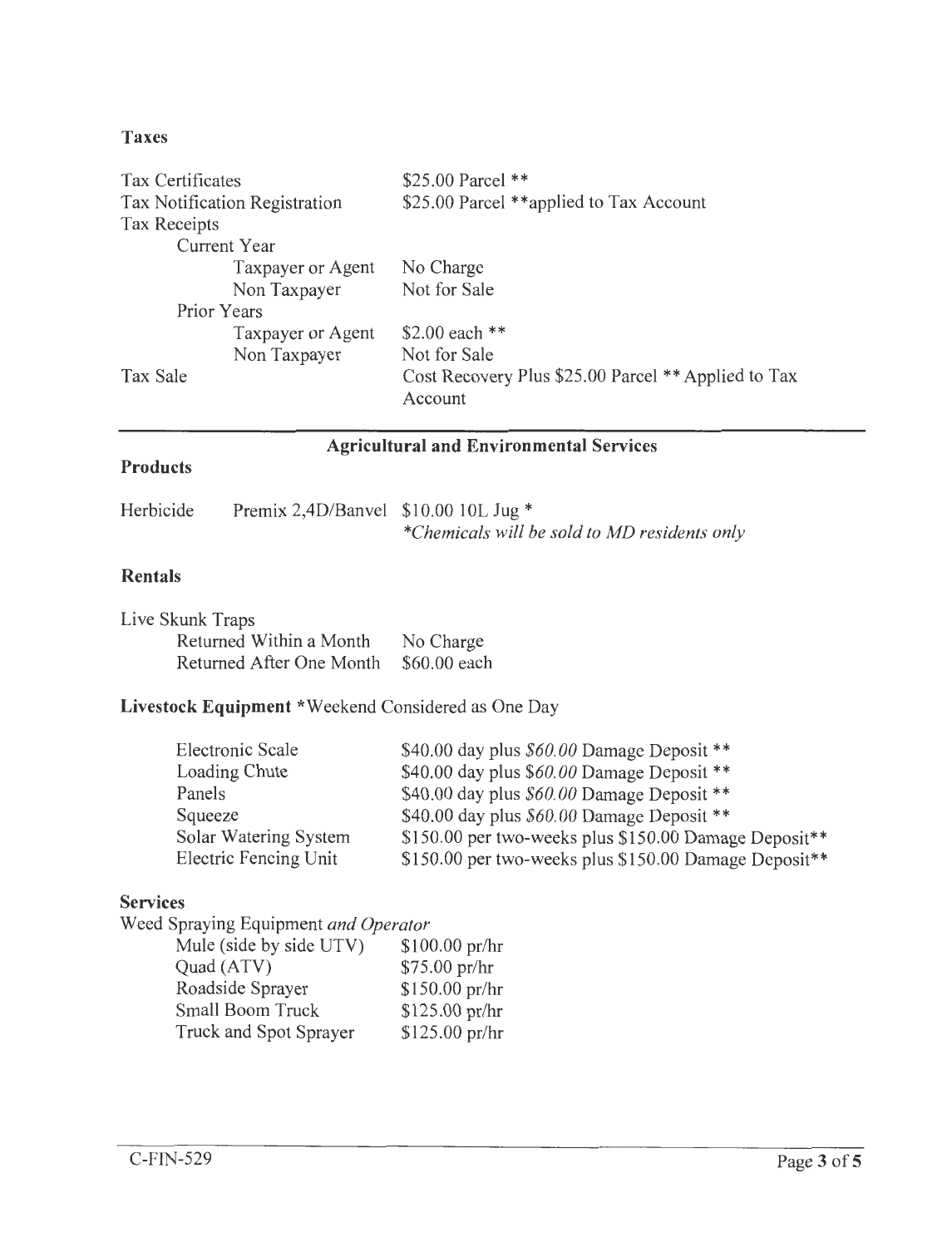# **Planning and Development**

## **Publications**

|                        | Area Structure Plans                              |                                  |
|------------------------|---------------------------------------------------|----------------------------------|
|                        | <b>Burmis Lundbreck</b>                           | \$20.00 each **                  |
|                        | Castle Mountain Resort                            | \$20.00 each **                  |
|                        | Oldman River Reservoir                            | \$20.00 each **                  |
|                        | Intermunicipal Dev. Plan                          | \$15.00 each **                  |
|                        | Land Use Bylaw                                    | \$30.00 each **                  |
|                        | Municipal Development Plan \$15.00 each **        |                                  |
| <b>Services</b>        |                                                   |                                  |
|                        | Amendments                                        |                                  |
|                        | <b>Area Structure Plans</b>                       | \$600.00 each **                 |
|                        | Intermunicipal Dev. Plan                          | \$600.00 each **                 |
|                        | Land Use Bylaw                                    | \$600.00 each **                 |
|                        | Municipal Dev. Plan                               | \$600.00 each **                 |
| Appeal Fees:           |                                                   |                                  |
|                        | Development                                       | \$600.00 each **                 |
|                        | Subdivision                                       | \$600.00 each **                 |
|                        | Cash in Lieu of Land                              | Subdivision Market Value of Land |
|                        | <b>Compliance Certificates</b>                    | \$50.00 each **                  |
|                        | Development Permits:                              |                                  |
|                        | <b>Permitted Use</b>                              | \$100.00 each **                 |
|                        | Discretionary Use                                 | \$150.00 each **                 |
|                        | <b>WECS Category 1</b>                            | \$100.00 per Titled Parcel **    |
|                        | <b>WECS Category 2</b>                            | \$200.00 per Titled Parcel **    |
|                        | <b>WECS Category 3</b>                            | \$500.00 per Titled Parcel **    |
|                        | <b>MET Towers</b>                                 | \$100.00 each **                 |
|                        | After Development Commences Double Regular Fee ** |                                  |
| <b>Utility Permits</b> |                                                   | $$25.00**$                       |
|                        | Rezoning/Redesignation Fee                        | \$600.00 each **                 |
|                        | Road Closures Application                         | \$600.00 each **                 |
|                        |                                                   |                                  |

# **Public Works**

## **Services**

| Grader Work                     | Roads and Driveways Alberta Road Builders Rate plus 20% ** |
|---------------------------------|------------------------------------------------------------|
| Oil, Gas and Seismic Activities |                                                            |
| Approaches                      | \$200.00 each $**$                                         |
| Pipeline Crossings              | \$200,00 each                                              |
| Seismic Approvals               | \$200.00 each                                              |